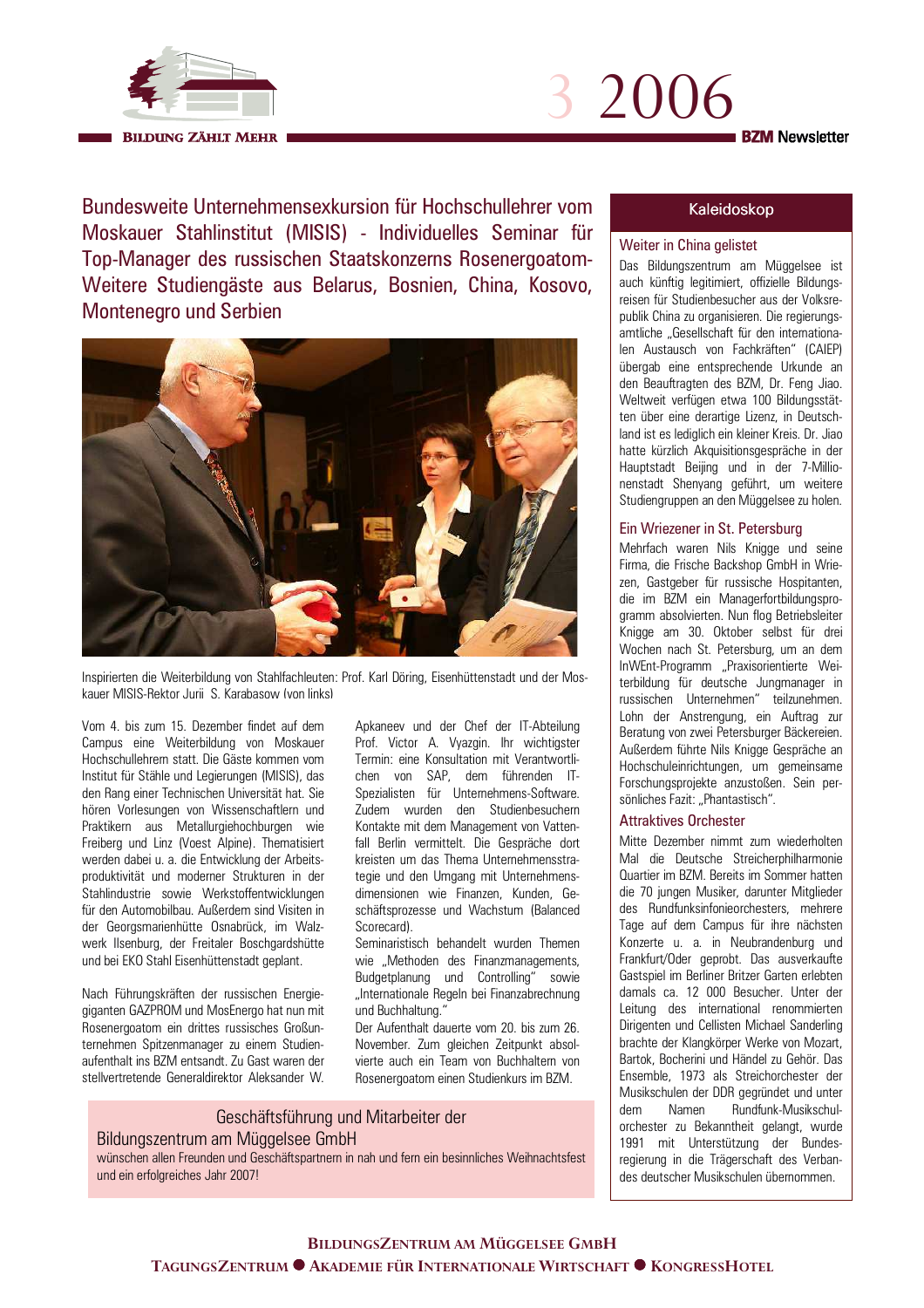#### **BZM** Newsletter



**BILDUNG ZÄHLT MEHR** 

## Kuratoriumsmitglieder beim 6. Petersburger Dialog in Dresden - Mit Vertrag nach Moskau zurück





Prof. Dr. Karl Döring

Unter dem Leitgedanken "Deutschland und Russland in europäischer Verantwortung" fand vom 9. bis 11. Oktober in Dresden der 6. Petersburger Dialog statt. An dem Treffen, das sich nach der einleitenden Podiumsdiskussion in Arbeitsgruppen gliederte, nahmen auch mehrere Kuratoriumsmitglieder teil, die dem Bildungszentrum am Müggelsee beratend zur Seite stehen.

Prof. Dr. Karl Döring, der die Diskussion in der Arbeitsgruppe Wirtschaft verfolgen konnte, zieht das Fazit so: "Es zeichnet sich ab, dass der in den Wirtschaftsbeziehungen momentan dominierende Energiedialog zu einem Technologiedialog ausgeweitet wird." Die Moskauer Dependance der Unternehmensberatung Roland Berger habe dafür vier Felder benannt, die Autoindustrie, den Flugzeugbau, den Energie-



Prof. Dr. Oleg D. Prozenko

Maschinenbau sowie innovative Segmente im allgemeinen Maschinenbau wie den Schienenfahrzeugbau. Wie das Engagement von Volkswagen in Kaluga und die Beteiligungen des europäischen Flugzeugbauers EADS in russischen Unternehmen zeige, habe dieser Prozess bereits begonnen und werde auch dem deutschen Mittelstand nutzen. Deutschland verfüge über eine große Zahl moderner Technologien, die russische Seite über erhebliche finanzielle Mittel. Die Anwesenheit großer russischer Banken wie auch der Deutschen Bank habe demonstriert, dass es für die von Präsident Putin ausdrücklich gewünschte Technologiepartnerschaft einen realen Finanzierungshintergrund gebe.

Eine Managementbildungsstätte wie das

### Erstmals Managerfortbildungsprogramm für Belarus

Einer der Höhepunkte für die Jungmanager aus Belarus: Am 5. Dezember bekamen einige von ihnen die Gelegenheit, die Ergebnisse ihres Studienaufenthalts im Bundesministerium für Wirtschaft und Technologie zu präsentieren. Zu diesem Zeitpunkt hatten die Gäste bereits ein umfangreiches Programm hinter sich (siehe Kasten), u. a. Besuche beim weltgrößten Autobauer VW in Wolfsburg. beim RFWF-Großhandel Berlin oder bei der führenden deutschen PR-Agentur Scholz & Friends Brand Affairs GmbH in Hamburg.

Die Studienbesucher aus Belarus kommen u. a. aus den Branchen Elektroenergie, Stahl-Großhandel und aus dem Fahrzeughandel. Die Gruppe hält sich vom 12. November bis zum 9. Dezember in Deutschland auf. Mit diesem Geschäftsanbahnungskurs wird erstmals eine derartige Führungskräfteweiterbildung für Belarus realisiert Ihr Ziel ist es Verständnis für marktwirtschaftliche Prozesse und für deutsche Unternehmenskultur und Lebensweise zu wecken sowie Impulse für die wirtschaftlichen Beziehungen zu geben. Den Auftrag für das Projekt hat die InWEnt gGmbH in Bonn erteilt.



Workshop mit Diplomaten, in der Bildmitte Botschaftsrat Leonid Shinkevich, Belarus

Das Konsortium Bildungszentrum am Müggelsee (Führung), Gesellschaft für Zukunftsberufe und Bildung sowie Projekt/Beratung Prof. Dr. Karl Döring kann dabei seine Erfahrungen aus der Managerfortbildung für russische und ukrainische Führungskräfte einbringen. Insgesamt wurden im BZM 18 derartige Kurse im Rahmen der sogenannten Präsidenteninitiativen organisiert.

Deutschland ist, vermittelt durch das Bundeswirtschaftsministerium, der größte bilaterale Geber für diese Programme Die deutsche Wirtschaft unterstützt dies durch die Bereitstellung von Praktikumplätzen.



Prof. Dr. Wilfried Bergmann

BZM - so Prof. Döring - müsse aus dieser Entwicklung vom Energie- zum Technologiedialog eigene Schlüsse ziehen. Anknüpfend an bisherige Bildungsprojekte mit Unternehmen wie GAZPROM, MosEnergo oder dem Energieriesen Rosenergoatom gelte es nun, weitere Industriebereiche zu interessieren und neue Themen für die Managementweiterbildung zu besetzen.

Mit einer in Dresden unterzeichneten Vereinbarung zwischen der Akademie für Volkswirtschaft bei der Regierung Russlands und der Europäischen Business School kehrten Rektor Prof Dr Wladimir Mau und Prorektor Prof. D. Oleg Prozenko nach Moskau zurück. Die beiden Eliteschulen verständigten sich darin auf die Durchführung eines gemeinsamen MBA-Programms auf dem Gebiet Logistik. In Dresden ebenfalls zugegen Kuratoriumsmitglied Prof. Wilfried Bergmann, der stellvertretende Generalsekretär des Deutschen Akademischen Austauschdienstes, beteiligt an der inhaltlichen und organisatorischen Ausgestaltung dieses Abschnitts des Petersburger Dialogs.

#### Delegationstermine Belarus (Auswahl)

Deutscher Industrie- und Handelskammertag Abgeordnetenhaus Berlin und Bundesrat Arbeitsgespräch im Bundesministerium für Wirtschaft und Technologie Workshop mit der Botschaft von Belarus Mercedes-Dependance, Berlin Dussmann-Gruppe, Berlin PR-Agentur Scholz & Friends, Hamburg **REWE-Großbandel Berlin** Vattenfall, Jänschwalde Forschungs- und Qualitätszentrum Brandenburg GmbH Fisenhüttenstadt Knorr Bremse, Berlin **BTU Universität, Cottbus BBG Bootsbau Berlin GmbH** Astor Schneidwerkzeuge, Storkow Pro Tempre International Consultants Kühlanlagenbau Nord, Rostock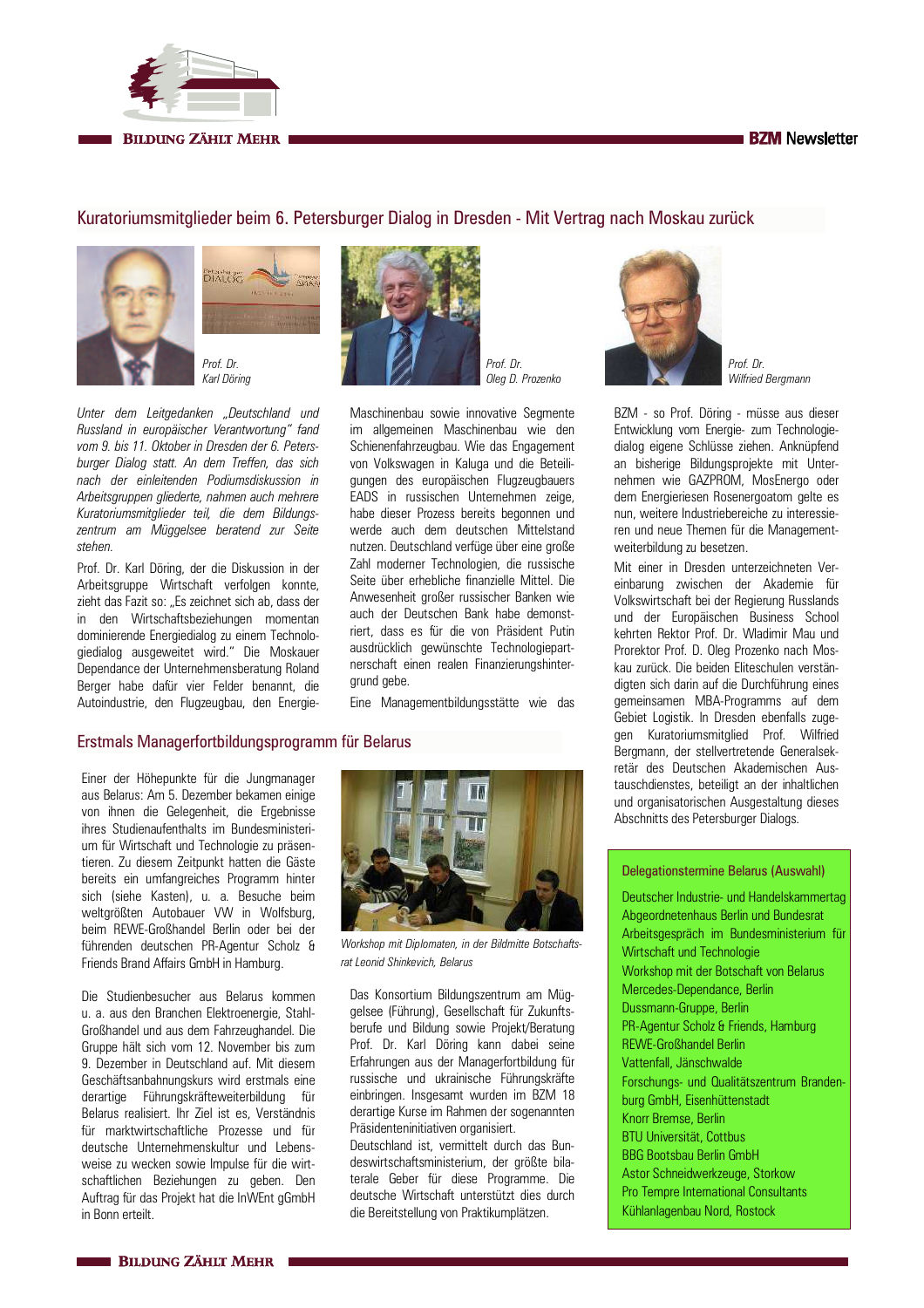#### Ehrendozentur für Diplomaten



Gefragter Gesprächspartner: Botschaftsrat a. D. **Roris Zaritskiv** 

Russlands früherer Botschaftsrat in Deutschland, Boris, E. Zaritskiy, ist zum Ehrendozenten der Managementbildungsstätte Bildungszentrum am Müggelsee ernannt worden. Das BZM würdigte damit seine verdienstvolle Arbeit bei verschiedenen deutsch-russischen Bildungsprojekten. Vielfach hatte Botschaftsrat Zaritskiv für Gespräche mit russischen Managergruppen zur Verfügung gestanden, die im Rahmen des Präsidentenprogramms in Berlin zu Gast waren. Nach dreijährigem diplomatischen Dienst als Leiter der Wirtschaftsabteilung in der russischen Botschaft in Berlin hat Prof. Zaritskiy nunmehr an der Finanzakademie bei der Regierung der Russischen Föderation den Lehrstuhl für Weltwirtschaft und Internationale Finanzbeziehungen ühernommen

#### Trauer um einen Freund



Lange Jahre im Kuratorium  $des$  RZM<sup>.</sup> Dr. Rainer Arzinger

Das Bildungszentrum am Müggelsee hat die traurige Nachricht erreicht, dass Herr Dr. Rainer Arzinger, Mitglied des BZM-Kuratoriums tot ist. Mit großer Bestürzung mussten wir zur Kenntnis nehmen, dass Dr. Arzinger am 27. Juli 2006 an den Folgen eines tragischen Verkehrsunfalls verstorben ist. Rainer Arzinger war uns über viele Jahre hinweg ein guter Ratgeber im Kuratorium, ein hilfreicher Partner als Rechtsanwalt, ein uns freundschaftlich verbundener Kollege. Wir werden sein Andenken in Ehren halten, unsere ganze Anteilnahme gilt seiner Familie

R<sub>7M</sub> NEWSLETTER Impressum: Redaktionsschluss: 5. Dezember 2006

Herausgeber: Bildungszentrum am Müggelsee GmbH Fürstenwalder Damm 880, 12589 Berlin<br>Redaktion: Jürgen Haupt Tel.: (0.30) 64 84 2-334. Fax: (0.30) 6 48 10 60 E-Mail: haupt@bzm-berlin.de Internet: www.bzm-berlin.de V.i.S.d.P.: Hans-Joachim Knaupe

### Geschäfte mit Thomas Cook und TUI

# **Chinesische Gesundheitspolitiker**



Junges Team aus mehreren SOE-Staaten

Das siebte Jahr in Folge ist die Berliner Managementbildungsstätte Bildungszentrum am Müggelsee in die "Qualifizierungspartnerschaft Südosteuropa" einbezogen. Im November starteten erneut zwei Kurse für Führungskräfte aus dieser Region. Die Teilnehmer kamen diesmal aus den Staaten Bosnien, Montenegro, Serbien und aus dem Kosovo-Gebiet und sind zumeist in der Tourismusbranche tätig. Unter den montenegrinischen Kursanten befanden sich auch zwei Vertreter des Umweltministeriums in Podgorica. Den Studiengästen wurde vor allem Expertenwissen in den Themenfeldern Marketing, Außenwirtschaft und Europäische Förderprogramme für Südosteuropa vermittelt. An diese inhaltliche Einstimmung im BZM schließt sich ein Praxisabschnitt an, den die Kursanten in deutschen Unternehmen absolvieren, zu denen bereits Geschäftsbeziehungen bestehen. In diesem Fall handelt es sich u. a. um die Reiseveranstalter Robinson-Club, Thomas Cook und TUI. Ein Praktikum bei REWE



Frontoffice-Manager in einem Vier-Sterne-Hotel in Budva Montenegro

Mirko Vučković

Touristik ITES in Köln wird Mirko Vučković absolvieren. Der Hotelmanager verspricht sich von der Zusammenarbeit Erkenntnisgewinn im Marketing und wachsenden Touristenzulauf aus Deutschland Die Kursteilnehmerinnen Buzica Brnovic and Snezana Didanovic, ebenfalls aus Montenegro, schickten eine Brief ans BZM, in dem es heißt: "Wir hatten eine wirklich gute Woche und haben großartige Erfahrungen in Berlin gesammelt. Die Organisation und das Training waren sehr gut. Danke für alles." Die Kurse finden im Auftrag von SEQUA, der Stiftung für wirtschaftliche Entwicklung und berufliche Qualifizierung statt und werden mittels des Stabilitätspakts für Südosteuropa gefördert,



Visite im Unfallkrankenhaus Berlin-Marzahn

Eine fast 50-köpfige Delegation des chinesischen Gesundheitsministeriums absolvierte Anfang November ein Studienprogramm des Bildungszentrums am Müggelsee. Im Verlauf des Aufenthalts hörten die Gäste mehrere Fachvorträge an der Berliner Charité. Im modernsten Unfallkrankenhaus Europas, dem UKB in Berlin-Marzahn, stellte Pflegedirektor Matthias Witt die Struktur und die Verwaltungsabläufe einer Unfallklinik vor. Die Gäste hatten auch die Gelegenheit, die Rettungsstelle sowie die Abteilungen Urologie und Sporttherapie zu besichtigen. Außerdem besuchten sie das auf Infektionsschutz und Immunologie spezialisierte Robert-Koch-Institut. Der in zwei Gruppen angereisten Abordnung gehörten auch Fachleute des chinesischen Landwirtschaftsministeriums, des Roten Kreuzes sowie von Universitäten und Krankenhäusern an.

Außerdem im November und Dezember Beijing Women 's Federation im Bundesfamilienministerium und im Berliner Senat Management delegation Provinz Jilin zum Thema Privatisierung und Transformation Delegation Tabakindustrie Provinz Henan Thema: Controlling und Wirtschaftsprüfung Delegation Provinz Gansu zur ökologischen Landwirtschaft in Sachsen und Bavern

#### Russische Juristen in Berliner Kanzleien

Auf dem Weg zum Doktortitel haben eine Reihe russischer Nachwuchsjuristen eine Monatshospitation in namhaften Berliner Anwaltskanzleien absolviert. Sie studieren allesamt im Forschungszentrum für Privatrecht beim Präsidenten der Russischen Föderation, an dem Eliteiuristen ausgebildet werden. Während des vom BZM organisierten Praktikums befassten sie sich mit ausgewählten Problemen des internationalen und des deutschen Rechts, die in Forschungsarbeiten behandelt werden sollen. Unmittelbar nach ihrer Rückkehr nach Russland hatten die Gäste ihre Dissertationen zu verteidigen.